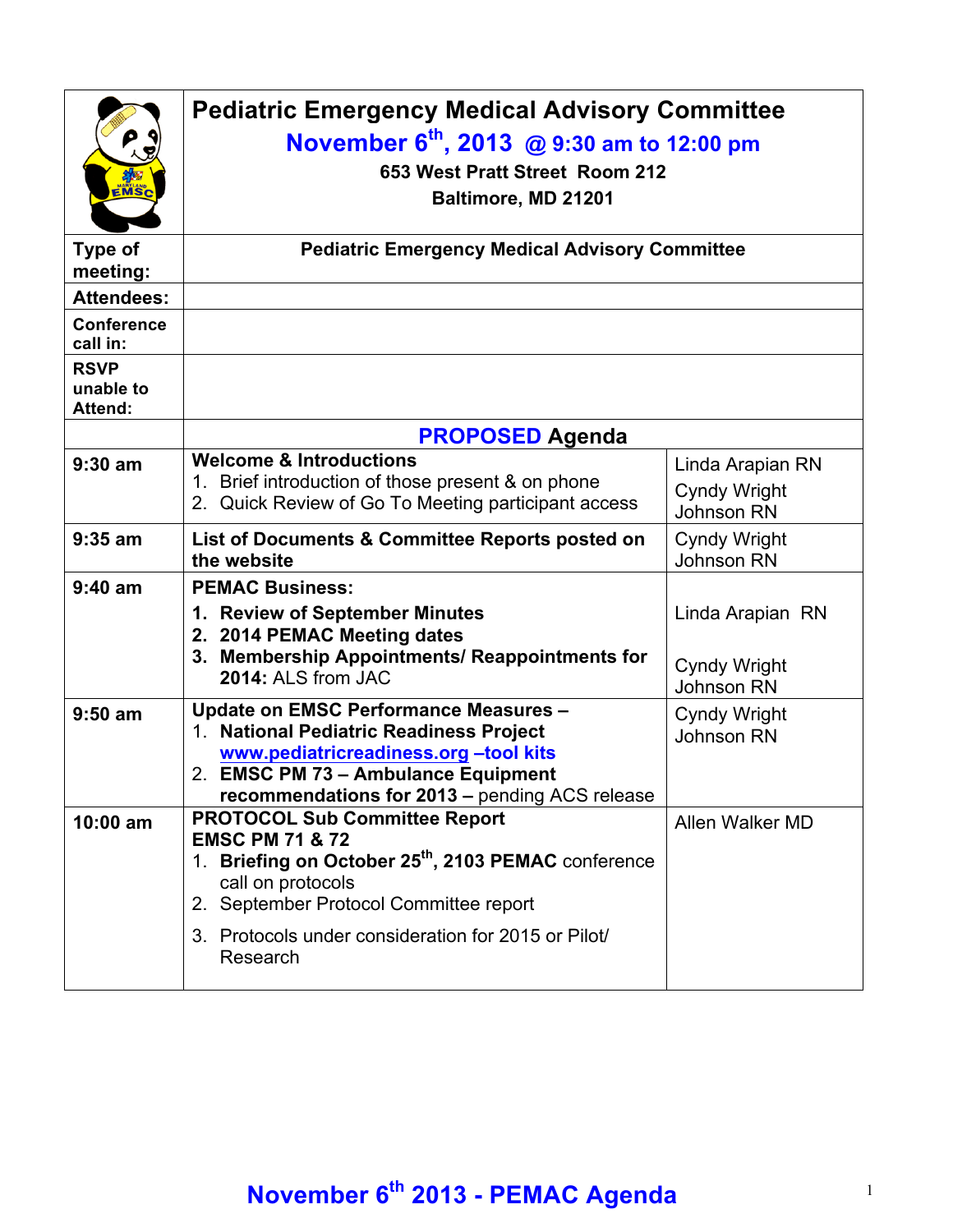| $10:30$ am | <b>EDUCATION Sub Committee</b>                                                       | Danielle Dunn              |
|------------|--------------------------------------------------------------------------------------|----------------------------|
|            | 1. Pyramid 2013 – November 1-3 $^{rd}$ in Bowie                                      | <b>NREMTP</b>              |
|            | 2. 2014 Conference Schedule                                                          |                            |
|            | 3. Safe Transport of Children - LMS in final stages                                  |                            |
|            | 4. BLS Committee                                                                     | EL&C                       |
|            | 5. ALS Committee                                                                     |                            |
|            | 6. APLS – Maryland Rollout October $1^{st}$ & $2^{nd}$ 2013                          | Allen Walker MD            |
|            | 7. ENPC Instructor Meeting/ ENA Pediatric Committee                                  | <b>Sherry Summers RN</b>   |
|            | 8. Other Educational opportunities                                                   | Committee                  |
|            |                                                                                      |                            |
| 10:45 am   | <b>Family Centered Care Sub Committee</b>                                            | Mary Ellen Wilson          |
|            | 1. Right Care When it Counts - Public Service                                        | <b>RN</b>                  |
|            | Announcement with Children & Youth                                                   |                            |
|            | 2. Panda Bear Mascot program for outreach to children                                |                            |
|            | and families.                                                                        |                            |
|            | 3. Potential for Tween & Teen Injury Prevention for<br><b>MSFA</b> summer convention |                            |
|            |                                                                                      |                            |
| $11:00$ am | <b>Maryland Organizations</b>                                                        |                            |
|            |                                                                                      |                            |
|            | <b>AAP Updates</b>                                                                   |                            |
|            | $\triangleright$ Maryland update - COPEM & COVIPP                                    | <b>Rich Lichenstein MD</b> |
|            | > National COVIPP                                                                    | <b>Rich Lichenstein MD</b> |
|            | $\triangleright$ National update – COPEM                                             | Joe Wright MD              |
|            |                                                                                      |                            |
|            | ACEP Updates - new website & management                                              | Kathy Brown MD             |
|            | www.mdacep.org                                                                       | Kathy Brown MD             |
|            | $\triangleright$ Maryland update - EMS Committee                                     |                            |
|            | > Maryland's NEW - Pediatric Committee                                               |                            |
|            | $\triangleright$ Partnership with APSL Courses                                       |                            |
|            |                                                                                      |                            |
|            |                                                                                      |                            |
|            | <b>ENA Updates - www.mdena.org</b>                                                   |                            |
|            | $\triangleright$ State report                                                        |                            |
|            | $\triangleright$ Local updates                                                       | <b>Sherry Summers RN</b>   |
|            | > Maryland ENA Regional Conferences                                                  |                            |
|            | $\triangleright$ ENA by the Bay summary                                              |                            |
|            | > ENPC / Pediatric State Committee meeting                                           |                            |
|            |                                                                                      | Laurel Moody RN            |
|            | <b>SCHOOL HEALTH Updates</b><br>$\triangleright$ School Health committee(s) update   |                            |
|            | $\triangleright$ SHIP conference summary                                             |                            |
|            |                                                                                      |                            |
|            | <b>Critical Care Updates</b>                                                         |                            |
|            | $\triangleright$ AACN                                                                | Liz Berg RN                |
|            | $\triangleright$ AAP                                                                 | <b>Charlotte Glicksman</b> |
|            |                                                                                      | MD                         |

## **November 6th 2013 - PEMAC Agenda** <sup>2</sup>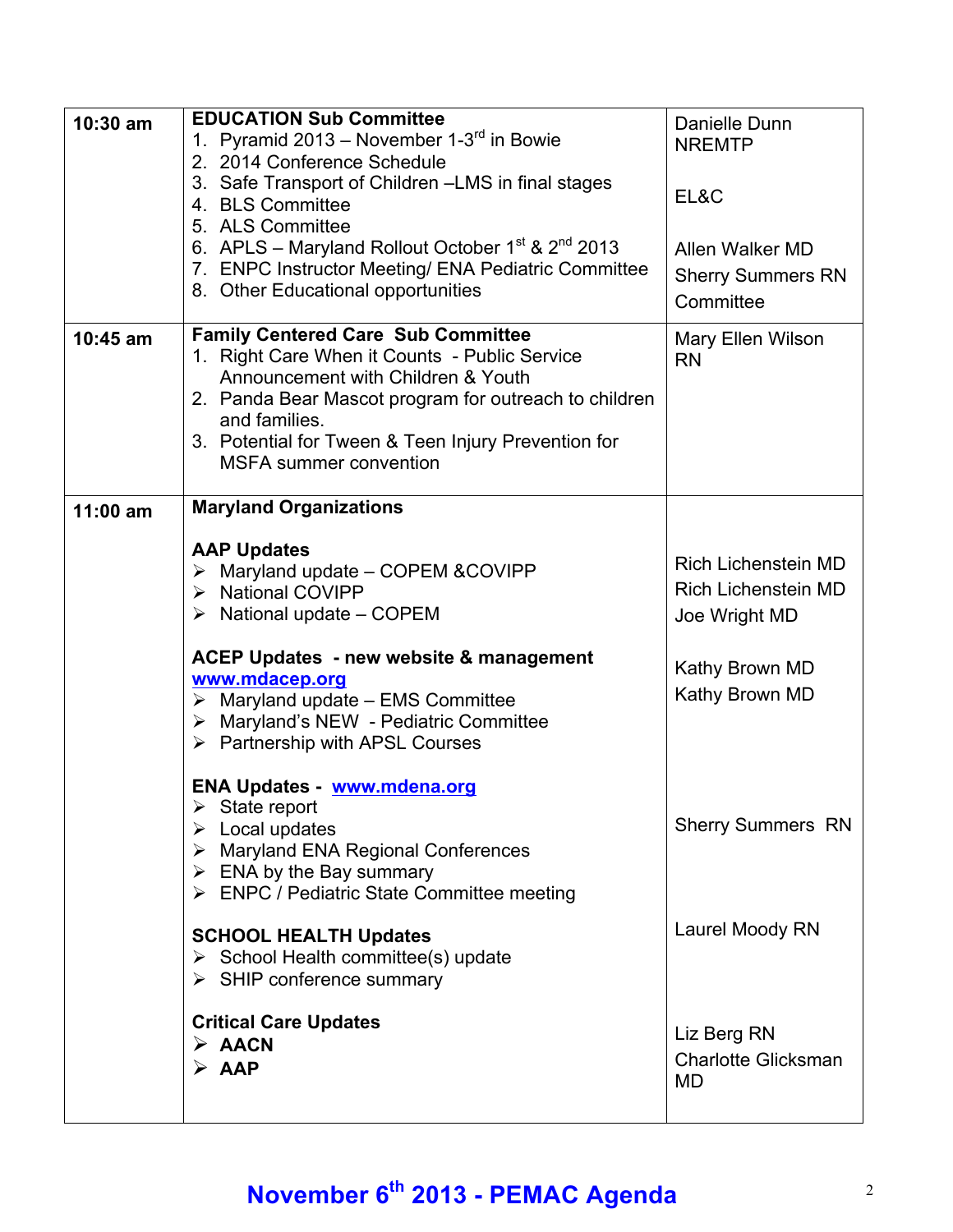|          | <b>Commercial Ambulance Service Advisory</b>                                                                                                                                                                                                                                      | <b>Melanie Mathews RN</b>         |
|----------|-----------------------------------------------------------------------------------------------------------------------------------------------------------------------------------------------------------------------------------------------------------------------------------|-----------------------------------|
|          | <b>Committee (CASAC)</b><br>$\triangleright$ September Meeting update                                                                                                                                                                                                             |                                   |
|          | $\triangleright$ SCT subcommittee                                                                                                                                                                                                                                                 |                                   |
|          | $\triangleright$ Neonatal subcommittee                                                                                                                                                                                                                                            |                                   |
| 11:20 am | <b>Transport &amp; Interfacility Update</b><br><b>EMSC PM 76 &amp; 77 and MIEMSS regulatory review</b>                                                                                                                                                                            |                                   |
|          | process<br>1. Safe Transport of Children in Ambulance-editing<br>of conference call and LMS S<br>2. SOCALR Regulations                                                                                                                                                            | Cyndy Wright<br>Johnson RN        |
|          | a. Specialty Care Service Regulations<br>b. Neonatal Transport Service Regulations<br>c. Status of Board of Nursing regulations                                                                                                                                                   | Sarah Sette JD<br>Sarah Sette JD  |
|          | 3. Pediatric Critical Care Transport section of<br>SOCALR regulations -update from September<br>12, 2013                                                                                                                                                                          | Cyndy Wright<br><b>Johnson RN</b> |
| 11:30am  | <b>Injury Prevention Sub Committee &amp; Updates</b><br><b>Please see Summaries from:</b>                                                                                                                                                                                         | <b>Rich Lichenstein MD</b>        |
|          | 1. EMSC: CPS & OP Healthcare Project (SHA)<br>Tween Passenger Safety project please contact<br>Susanne Ogaitis-Jones @ cps@miemss.org for<br>materials and information<br><b>Scholarships for CPS Technician course expire</b><br>9/30/2013 and were not refunded in FFY14 grant. | Susanne Ogaitis<br>Jones MPH      |
|          | 2. Safe Kids Maryland 2013 meeting dates<br>Winter 2013 activity will be a visit to the ME<br>office and exploring collaborations with the<br><b>Maryland CFR</b>                                                                                                                 | <b>Cyndy Wright</b><br>Johnson RN |
|          | Maryland Risk Watch/ MSFA-please see handout<br>3.                                                                                                                                                                                                                                |                                   |
|          | 4. March 22 <sup>nd</sup> 2014 Public Educator & Life Safety<br>Seminar @ MFRI College Park: Theme will be<br><b>Disaster Preparedness</b>                                                                                                                                        |                                   |
|          | 5. ENA: IQSIP – Institute for Quality, Safety and Injury<br>Prevention updates @ ENA national website                                                                                                                                                                             |                                   |
|          | 6. Maryland American Trauma Society                                                                                                                                                                                                                                               |                                   |
|          | 7. Partnership for Safer Maryland -prevention project<br>grant application process. www.safermaryland.org                                                                                                                                                                         |                                   |
|          | 8. Other projects                                                                                                                                                                                                                                                                 |                                   |

## **November 6th 2013 - PEMAC Agenda** <sup>3</sup>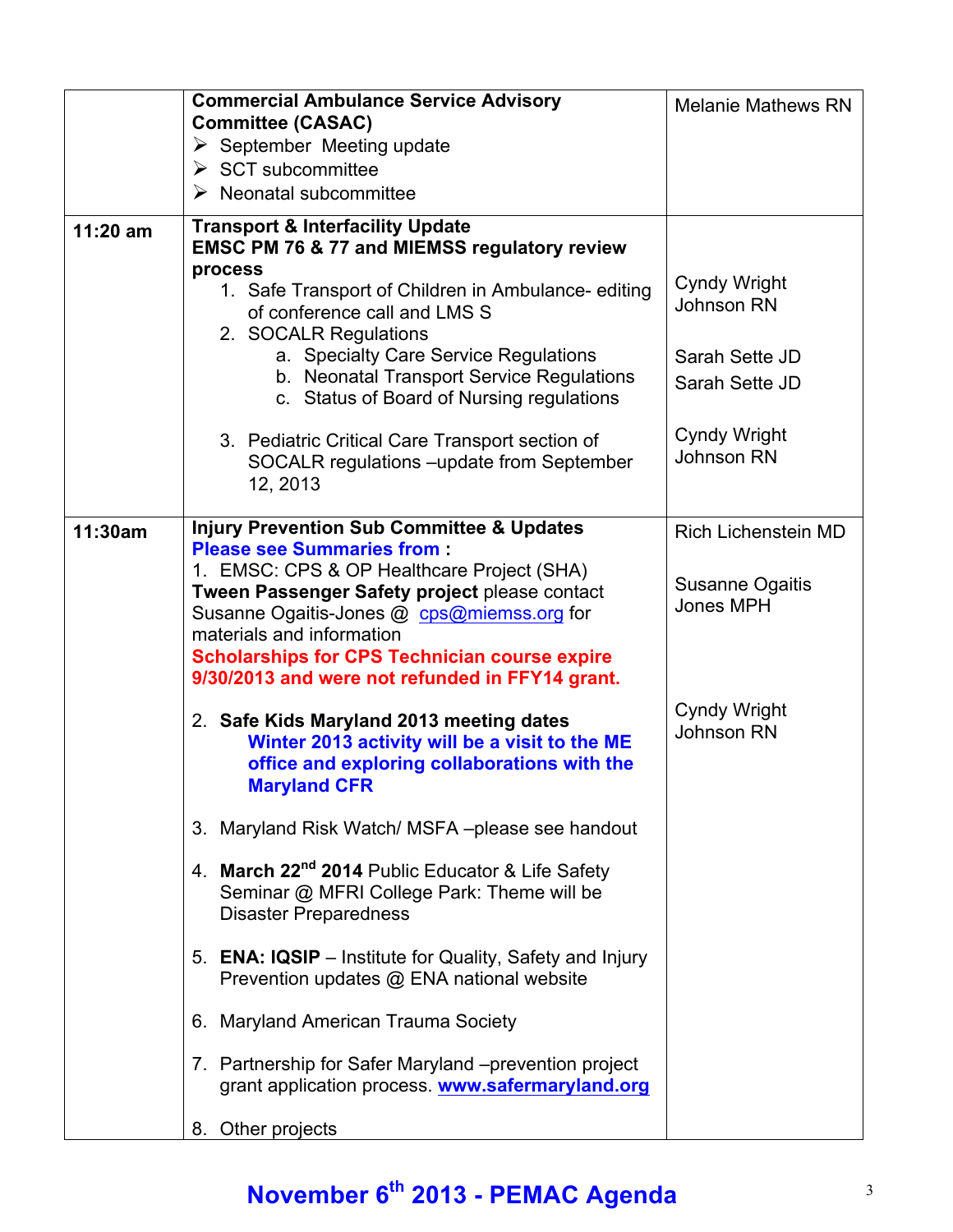| $11:40$ am                    | <b>Research and EVBG update</b><br>1. Afternoon forum today will focus on Research<br>2. EMSC TI Grant updates<br>a. Family Presence<br>b. Trauma Checklist<br>3. NASEMSO presentations on EVBG<br>4. Maryland EMSC Data & QI collaborative<br>5. Other research projects | Joe Wright MD<br>Karen OConnell MD<br>Randy Burd MD<br><b>Cyndy Wright</b><br>Johnson RN<br>Jen Anders MD |
|-------------------------------|---------------------------------------------------------------------------------------------------------------------------------------------------------------------------------------------------------------------------------------------------------------------------|-----------------------------------------------------------------------------------------------------------|
| $11:55$ am                    | <b>Old Business</b>                                                                                                                                                                                                                                                       | Committee                                                                                                 |
| 11:55am                       | <b>New Business</b>                                                                                                                                                                                                                                                       | Committee                                                                                                 |
| <b>12:00 Noon</b>             | <b>Adjournment and End of PEMAC GO TO Meeting</b>                                                                                                                                                                                                                         |                                                                                                           |
|                               | <b>Networking Lunch with Research presenters</b>                                                                                                                                                                                                                          |                                                                                                           |
| 12:30                         | <b>Research Forum</b>                                                                                                                                                                                                                                                     |                                                                                                           |
| <b>Next</b><br><b>Meeting</b> | January 8th 2014 NEW TIMES<br><b>11 AM- Adult and Pediatric Medical Directors</b><br>12:30 PM Full PEMAC Meeting                                                                                                                                                          |                                                                                                           |

**Note Taking Space:**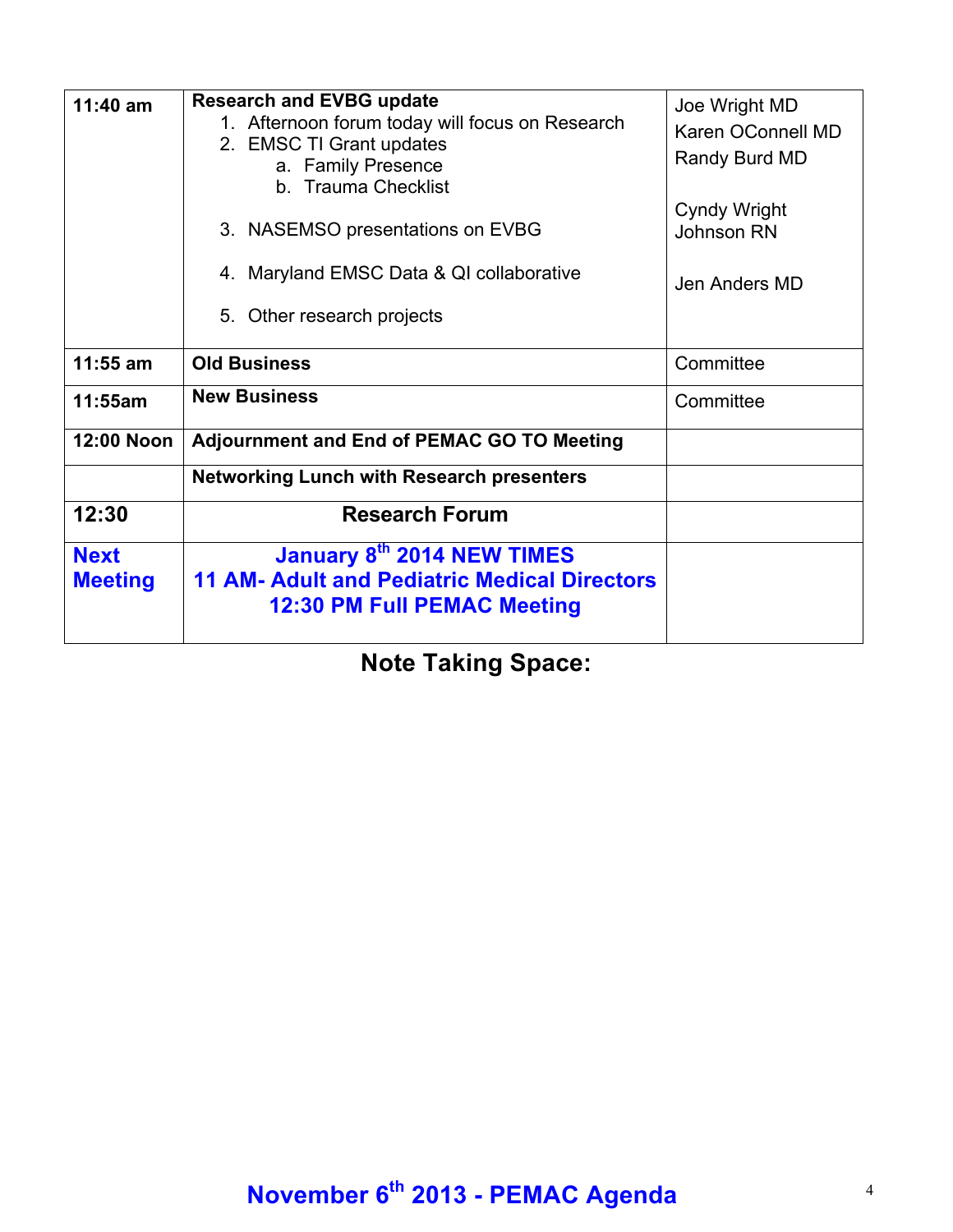| EMSC                             | <b>Pediatric Emergency Medical Advisory Committee</b><br>November $6^{th}$ , 2013 @ 9:30 am to 12:00 pm<br>653 West Pratt Street Room 212<br>Baltimore, MD 21201                                                                                                                                                                                                                                                                                                                                                                                                                                                          |                                                              |
|----------------------------------|---------------------------------------------------------------------------------------------------------------------------------------------------------------------------------------------------------------------------------------------------------------------------------------------------------------------------------------------------------------------------------------------------------------------------------------------------------------------------------------------------------------------------------------------------------------------------------------------------------------------------|--------------------------------------------------------------|
| <b>Type of</b><br>meeting:       | <b>Pediatric Emergency Medical Advisory Committee</b>                                                                                                                                                                                                                                                                                                                                                                                                                                                                                                                                                                     |                                                              |
| <b>Attendees:</b>                | Richard Lichenstein MD; Daniel Ochsenschlager MD; Karen O'Connell MD;<br>Mary Ellen Wilson RN; Paul Massarelli NREMTP; Melanie Matthews RN; Cathy<br>Park RN; Emily Dorosz RN; Laurel Moody RN; Linda Arapian RN; Cynthia<br>Wright-Johnson RN; Joseph Wright MD; Sue Catterton; Danielle Joy MS;<br>Joelle Simpson; Susanne Ogaitis-Jones MPH                                                                                                                                                                                                                                                                            |                                                              |
| <b>Conference</b><br>call in:    | Robert Wack MD; Allen Walker MD; Elizabeth Berg RN                                                                                                                                                                                                                                                                                                                                                                                                                                                                                                                                                                        |                                                              |
| <b>RSVP</b> unable<br>to Attend: | Jennifer Anders MD; Mary Alice Vanhoy RN                                                                                                                                                                                                                                                                                                                                                                                                                                                                                                                                                                                  |                                                              |
|                                  | <b>PROPOSED Agenda</b>                                                                                                                                                                                                                                                                                                                                                                                                                                                                                                                                                                                                    |                                                              |
| $9:30$ am                        | <b>Welcome &amp; Introductions</b><br>1. Brief introduction of those present & on phone<br>2. Quick Review of Go To Meeting participant access                                                                                                                                                                                                                                                                                                                                                                                                                                                                            | Linda Arapian RN<br><b>Cyndy Wright</b><br><b>Johnson RN</b> |
| $9:35$ am                        | List of Documents & Committee Reports posted on<br>the website                                                                                                                                                                                                                                                                                                                                                                                                                                                                                                                                                            | <b>Cyndy Wright</b><br><b>Johnson RN</b>                     |
| $9:40$ am                        | <b>PEMAC Business:</b><br>1. Review of September Minutes - minutes approved<br>with one correction in journal title.<br>2. 2014 PEMAC Meeting dates were distributed and<br>mailed to all members. Safe Kids Maryland meetings<br>for Spring and Fall will be merged with the PEMAC<br>afternoon forums to consolidate travel for<br>participants and faculty.<br>3. Membership Appointments/ Reappointments for<br>2014: Brian LeCates is proposing to JAC that the<br>ALS representative be transitioned. JAC will meet in<br>December for discussion and approval with January<br>2014 appointment for a 4 year cycle. | Linda Arapian RN<br><b>Cyndy Wright</b><br><b>Johnson RN</b> |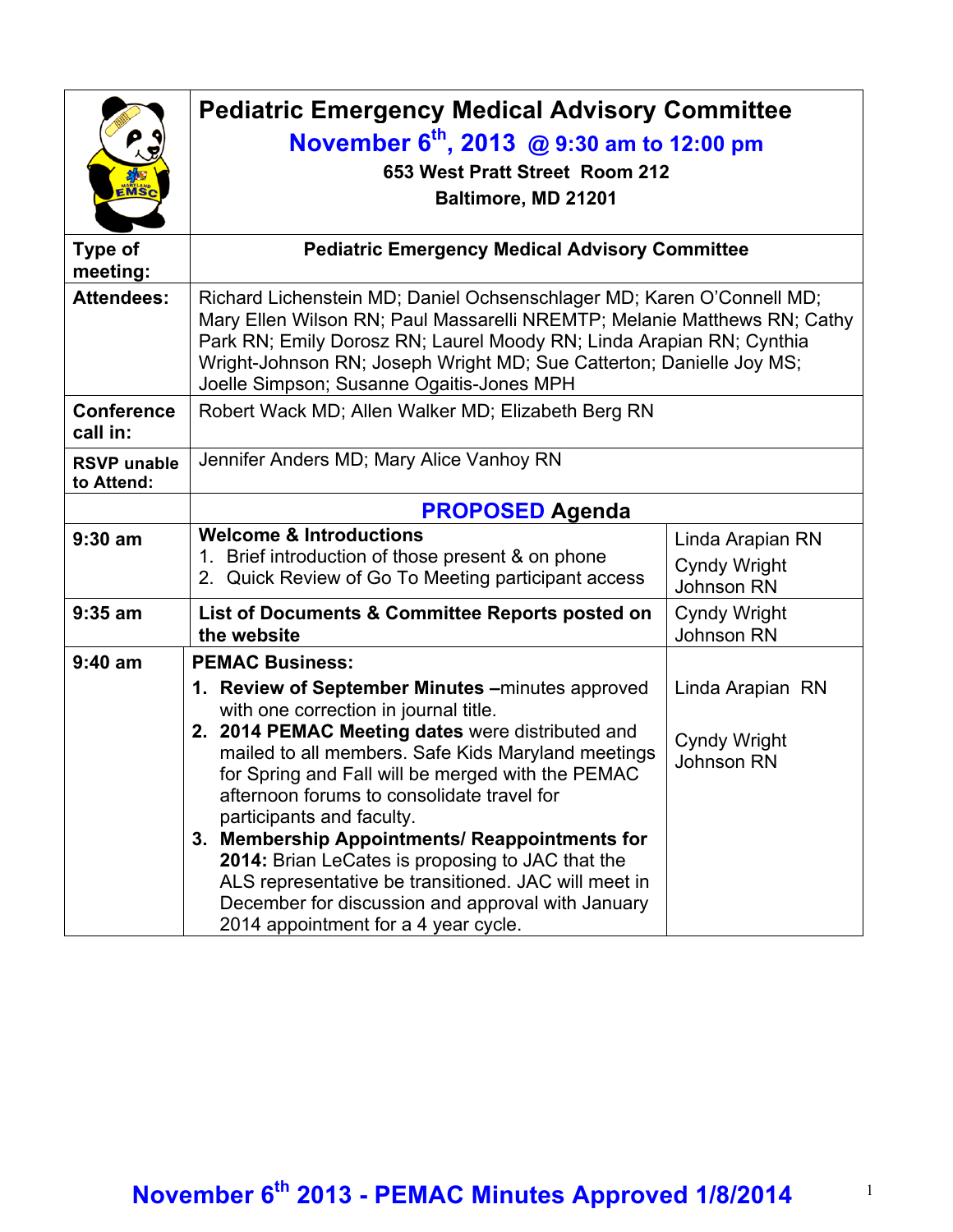| $9:50$ am  | Update on EMSC Performance Measures -                            |                     |
|------------|------------------------------------------------------------------|---------------------|
|            | 1. Online/Offline Medical Direction (71 & 72) - Joe              | <b>Cyndy Wright</b> |
|            | Wright MD shared the online publication of the work              | Johnson RN          |
|            | from the NHTSA contract on Evidence Based                        |                     |
|            | Guidelines. Prehospital Emergency Care journal                   |                     |
|            | will have five articles with the first on Pain                   |                     |
|            |                                                                  |                     |
|            | Management. There will be a supplement in the<br>winter of 2014. |                     |
|            |                                                                  |                     |
|            | 2. National Pediatric Readiness Project has                      |                     |
|            | concluded with 82% response rate nationwide.                     |                     |
|            | Analysis will begin at the national and state levels.            |                     |
|            | Toolkits continue to be populated at                             |                     |
|            | www.pediatricreadiness.org.                                      |                     |
|            | 3. EMSC PM 73 - Ambulance Equipment                              |                     |
|            | recommendations for 2013 from the                                |                     |
|            | ACS/ACEP/AAP will be published in January 2014                   |                     |
|            | and has just been released with online access.                   |                     |
| $10:00$ am | <b>PROTOCOL Sub Committee Report</b>                             | Allen Walker MD     |
|            | <b>EMSC PM 71 &amp; 72 (including briefing on October</b>        |                     |
|            | 25 <sup>th</sup> , 2103 PEMAC Conference Call).                  |                     |
|            | 1. High Performance CPR protocol was discussed                   |                     |
|            | and recommendation to lower the age to 8 years                   |                     |
|            | of age to be consistent with other CPR protocols.                |                     |
|            | 2. New protocol for Surgical Cric to become a                    |                     |
|            | formal protocol (optional or pilot) with specific                |                     |
|            | procedure, education, and QA. Currently the                      |                     |
|            | procedure is allowed under Extraordinary Care.                   |                     |
|            | After long discussion, PEMAC recommendation                      |                     |
|            | is to keep this procedure as Extraordinary Care.                 |                     |
|            | 3. New protocol for Oxygenation was discussed and                |                     |
|            | PEMAC recommendation is that the protocol be                     |                     |
|            | consistent in both the GPC and pages 114                         |                     |
|            | and115.                                                          |                     |
|            | 4. PEMAC clarified that the use of Naloxone should               |                     |
|            | remain available for ETT administration in                       |                     |
|            | pediatrics.                                                      |                     |
|            | 5. Protocol for Glucometers on BLS ground units is               |                     |
|            | moving forward. PEMAC recommends that the                        |                     |
|            | glucose dosages mirror current hypoglycemia                      |                     |
|            | thresholds.                                                      |                     |
|            | 6. Updates for protocols in 2014:                                |                     |
|            | Physician Assistants (PA) may sign MOLST                         |                     |
|            | forms                                                            |                     |
|            |                                                                  |                     |
|            | Hemostatic agents are approved                                   |                     |
|            | Antimicrobial medications were approved as                       |                     |
|            | optional protocol for those over 18 with pump                    |                     |
|            | required for administration                                      |                     |

# **November 6th 2013 - PEMAC Minutes Approved 1/8/2014** <sup>2</sup>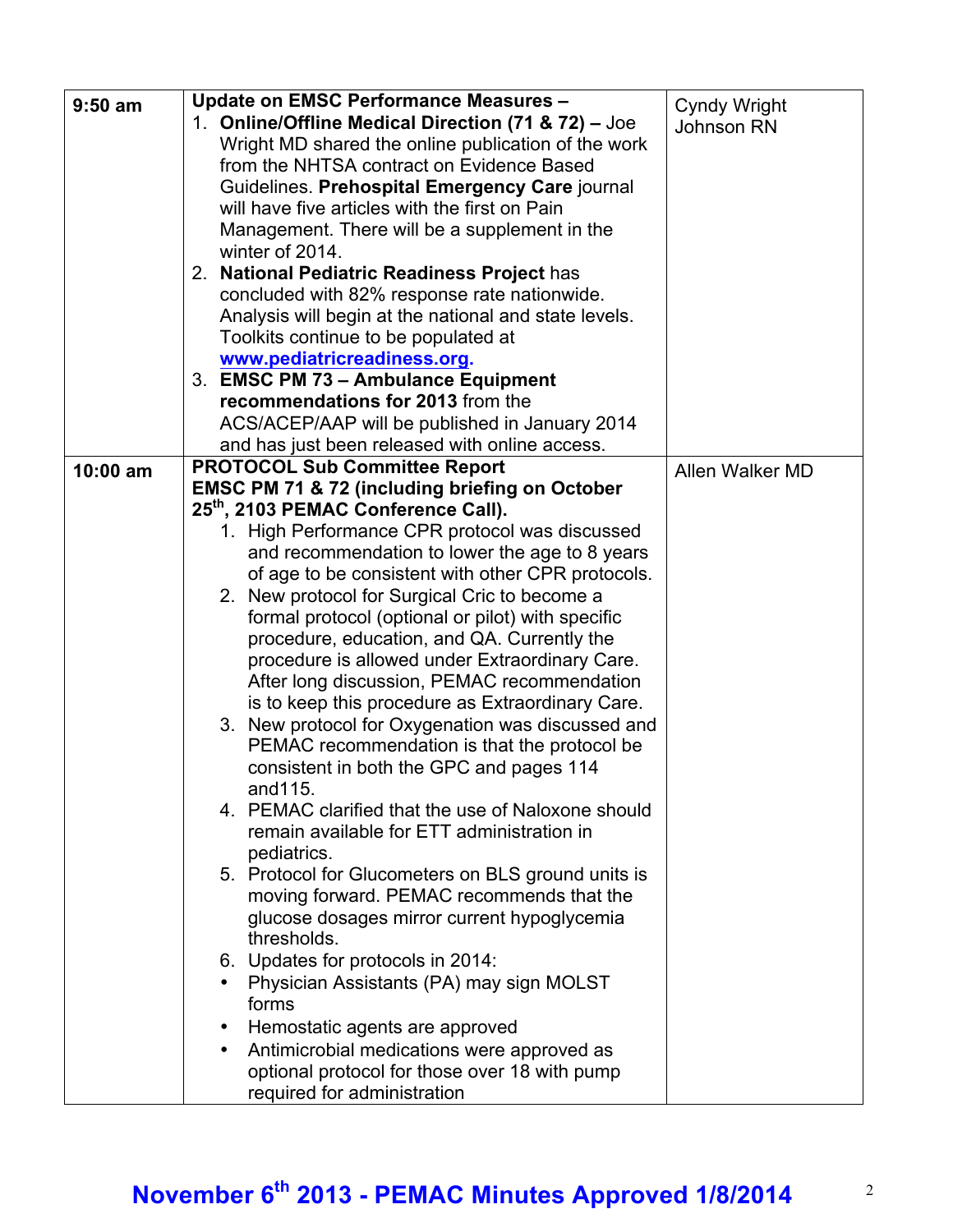| $10:30$ am | <b>EDUCATION Sub Committee</b>                                       | Danielle Dunn                  |
|------------|----------------------------------------------------------------------|--------------------------------|
|            | 1. Pyramid 2013 – will include STABLE as a                           | <b>NREMTP</b>                  |
|            | preconference and occur November 1-3 <sup>rd</sup> in Bowie          |                                |
|            | 2. 2014 Conference Schedule - distributed                            |                                |
|            | 3. Safe Transport of Children - LMS in final stages                  | EL&C                           |
|            | 4. BLS Committee - EMT evaluator workshop was held                   |                                |
|            | at MIEMSS to convert to table documentation                          | Allen Walker MD                |
|            | 5. ALS Committee - no report                                         | <b>Sherry Summers RN</b>       |
|            | 6. APLS – Maryland Rollout was held October $1^{st}$ & $2^{nd}$      |                                |
|            | 2013 with training for the high fidelity manikin in                  | Committee                      |
|            | January that will allow us to move the case                          |                                |
|            | scenarios to skill based format.                                     |                                |
|            | 7. ENPC Instructor Meeting/ ENA Pediatric Committee                  |                                |
|            | met in the fall to plan for both transition to the new               |                                |
|            | edition and to expand the outreach to rural areas.                   |                                |
|            | 8. PEPP 3 <sup>rd</sup> edition textbook is out and we wait for the  |                                |
|            | instructional DVD                                                    |                                |
|            | 9. Other Educational opportunities – none discussed                  |                                |
| $10:45$ am | <b>Family Advisory Network Council:</b>                              |                                |
|            | <b>Right Care When it Counts &amp; Star of Life Awards</b><br>1.     | Mary Ellen Wilson<br><b>RN</b> |
|            | are open for nominations for 2014. Forms are online                  |                                |
|            | and can be sent to awards@miemss.org.                                |                                |
|            | 2. Right Care- In October a group of children and                    |                                |
|            | youth videotaped new Public Service                                  |                                |
|            | Announcements that will be used to promote the                       |                                |
|            | messaging and awards in communities.                                 |                                |
|            | 3. FAN Council is also working in a program to include               |                                |
|            | Panda Bear Mascot for outreach to children and                       |                                |
|            | families.                                                            |                                |
|            | 4. Planning has started for the MSFA 2014 convention                 |                                |
|            | with the potential for Tween & Teen Injury                           |                                |
|            | Prevention pending space availability and cadet                      |                                |
|            | volunteers with adult mentors.                                       |                                |
|            | 5. National FAN conference call was held in October                  |                                |
|            | with focus on how to keep families involved in EMSC                  |                                |
|            | state programs.                                                      |                                |
| $11:00$ am | <b>Maryland Organizations</b>                                        |                                |
|            | <b>AAP Updates</b>                                                   |                                |
|            | $\triangleright$ Maryland update – COPEM & COVIPP – no new           |                                |
|            | update.                                                              | <b>Rich Lichenstein MD</b>     |
|            | $\triangleright$ National COVIPP – Bullying statement is under final | <b>Rich Lichenstein MD</b>     |
|            | review                                                               | Joe Wright MD                  |
|            | $\triangleright$ National update – COPEM will be meeting in          |                                |
|            | December in Williamsburg                                             |                                |
|            |                                                                      |                                |
|            | <b>ACEP Updates - new website &amp; management</b>                   | Kathy Brown MD                 |
|            | www.mdacep.org                                                       | Kathy Brown MD                 |
|            | $\triangleright$ Maryland update – EMS Committee has not met         |                                |

# **November 6th 2013 - PEMAC Minutes Approved 1/8/2014** <sup>3</sup>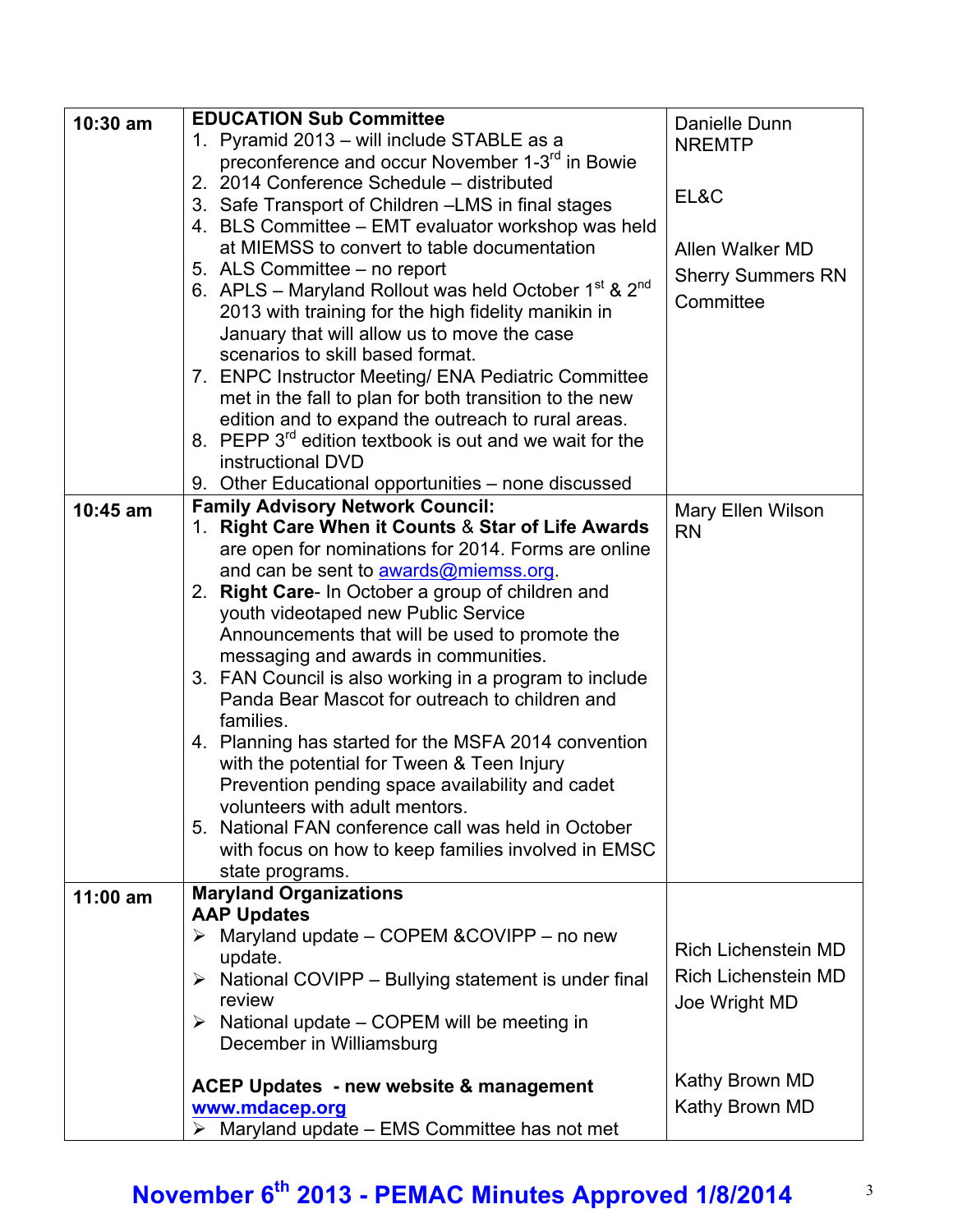| $\triangleright$ Maryland's NEW - Pediatric Committee with Scott<br>Freeman MD as chair<br>$\triangleright$ Partnership with APLS Course with the October                                                                                                                                                                                                                                                                                                                                                                 |                                                     |
|---------------------------------------------------------------------------------------------------------------------------------------------------------------------------------------------------------------------------------------------------------------------------------------------------------------------------------------------------------------------------------------------------------------------------------------------------------------------------------------------------------------------------|-----------------------------------------------------|
| rollout course.                                                                                                                                                                                                                                                                                                                                                                                                                                                                                                           |                                                     |
| <b>ENA Updates - www.mdena.org</b><br>$\triangleright$ State report – meeting in December<br>$\triangleright$ Local updates – Mid Maryland held their annual<br>Barbara Proctor Conference at Prince George's<br>Hospital Center. This year the welcome was done by<br>Steve Proctor, her husband.<br>$\triangleright$ ENA by the Bay for 2014 with planning underway<br>$\triangleright$ ENPC / Pediatric State Committee meeting – please<br>see discussion in the education section above                              | Linda Arapian RN<br>for Sherry Summers<br><b>RN</b> |
| <b>SCHOOL HEALTH Updates</b><br>▶ COMAR 13A.05.10 AED Program for High Schools<br>is currently up for review by the State Board and the<br>completed review ill be submitted later this month<br>$\triangleright$ November 2, 2013 the US Senate passed the<br>School Access to Emergency Epinephrine Act see<br>article at http://www.family allergy.com/2013/11/u-s-<br>senate-passes-school-access-to-emergency-<br>epinephrine-act<br>$\triangleright$ Next School Health Supervisors Meeting is<br>December 2, 2013. | Laurel Moody RN                                     |
| Critical Care Updates – no updates this month<br>$\triangleright$ AACN<br>$\triangleright$ AAP                                                                                                                                                                                                                                                                                                                                                                                                                            | Liz Berg RN<br><b>Charlotte Glicksman</b><br>MD     |
| <b>Commercial Ambulance Service Advisory</b><br><b>Committee (CASAC)</b><br>$\triangleright$ Neither Melanie nor Cyndy were able to attend the<br>CASAC meeting. SOCALR staff reports no pediatric<br>issues were raised. The Specialty Care committee<br>and CASAC both request that the July course be a<br>NRP course at MIEMSS. STABLE is being offered<br>on January 29 <sup>th</sup> 2014. Online registration is open.                                                                                             | <b>Melanie Mathews RN</b>                           |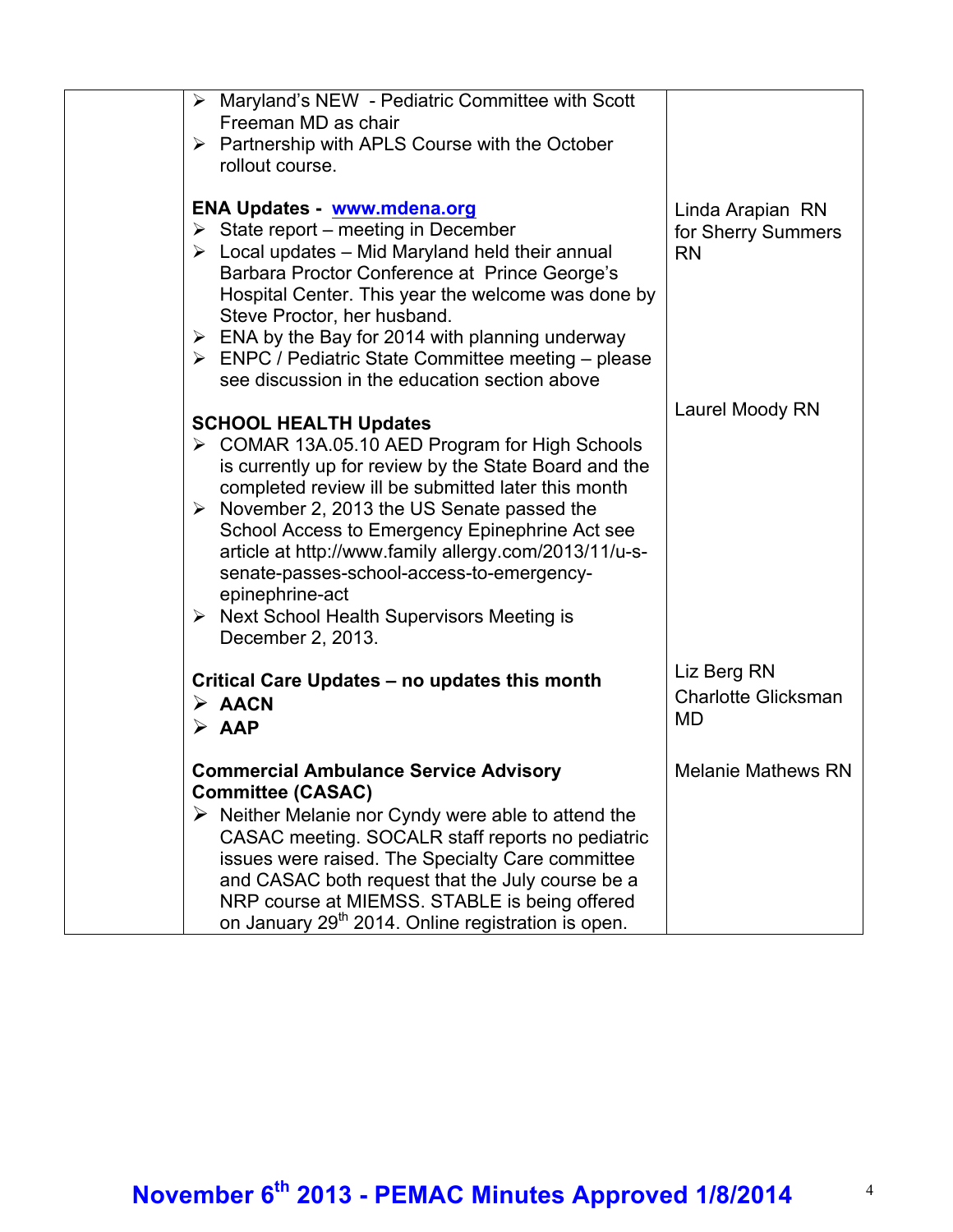| 11:20 am | <b>Transport &amp; Interfacility Update</b><br><b>EMSC PM 76 &amp; 77 and MIEMSS regulatory review</b>                                                                                                                                                                                                                                                                                                                                                                                                                                                                                                      |                                                                   |
|----------|-------------------------------------------------------------------------------------------------------------------------------------------------------------------------------------------------------------------------------------------------------------------------------------------------------------------------------------------------------------------------------------------------------------------------------------------------------------------------------------------------------------------------------------------------------------------------------------------------------------|-------------------------------------------------------------------|
|          | process<br>1. Safe Transport of Children in Ambulance-editing<br>of conference call and LMS is ongoing. Danielle<br>is finalizing a reference card that will be printed<br>for each ambulance.                                                                                                                                                                                                                                                                                                                                                                                                              | <b>Cyndy Wright</b><br>Johnson RN                                 |
|          | 2. SOCALR Regulations are under review. A list of<br>recommendations will be discussed at the<br>November CASAC meeting. Specific to pediatrics<br>the Specialty Care Service Regulations and<br><b>Neonatal Transport Service Regulations are</b><br>under final editing and will be forward to the EMS<br>Board by Sarah Sette.                                                                                                                                                                                                                                                                           |                                                                   |
|          | 3. Sarah is also confirming final language in the<br><b>Board of Nursing regulations</b>                                                                                                                                                                                                                                                                                                                                                                                                                                                                                                                    |                                                                   |
|          | 4. Pediatric Critical Care Transport section of<br>SOCALR regulations. Writing workgroup will be<br>established with PEMAC and CASAC<br>membership and all current Pediatric Transport<br>teams. Meeting on September 12, 2013 included<br>review of current regulations, discussion on age<br>definitions for pediatrics and request that each<br>team submit to EMSC office recommendations<br>for patients meeting the Critical Care definition<br>and to review the equipment list. Writing will<br>continue in the winter with regulatory<br>recommendations to be brought back to PEMAC<br>and CASAC. |                                                                   |
| 11:30am  | <b>Injury Prevention Sub Committee &amp; Updates</b><br><b>Please see Summaries from:</b><br>1. EMSC: CPS & OP Healthcare Project (SHA)<br>Tween Passenger Safety project please contact<br>Susanne Ogaitis-Jones @ cps@miemss.org for<br>materials and information<br><b>Scholarships for CPS Technician course expire</b><br>9/30/2013 and were not refunded in FFY14 grant.                                                                                                                                                                                                                              | <b>Rich Lichenstein MD</b><br><b>Susanne Ogaitis</b><br>Jones MPH |
|          | 2. IOM Sport Safety Press Conference was held in<br>Washington DC and will be archived. Washington<br>Post had an article over the weekend and there are<br>new "Apps" available to for both coaches and<br>parents to monitor concussions.                                                                                                                                                                                                                                                                                                                                                                 | <b>Cyndy Wright</b><br>Johnson RN                                 |
|          | 3. Safe Kids Maryland 2013 meeting dates                                                                                                                                                                                                                                                                                                                                                                                                                                                                                                                                                                    |                                                                   |

### **November 6th 2013 - PEMAC Minutes Approved 1/8/2014** <sup>5</sup>